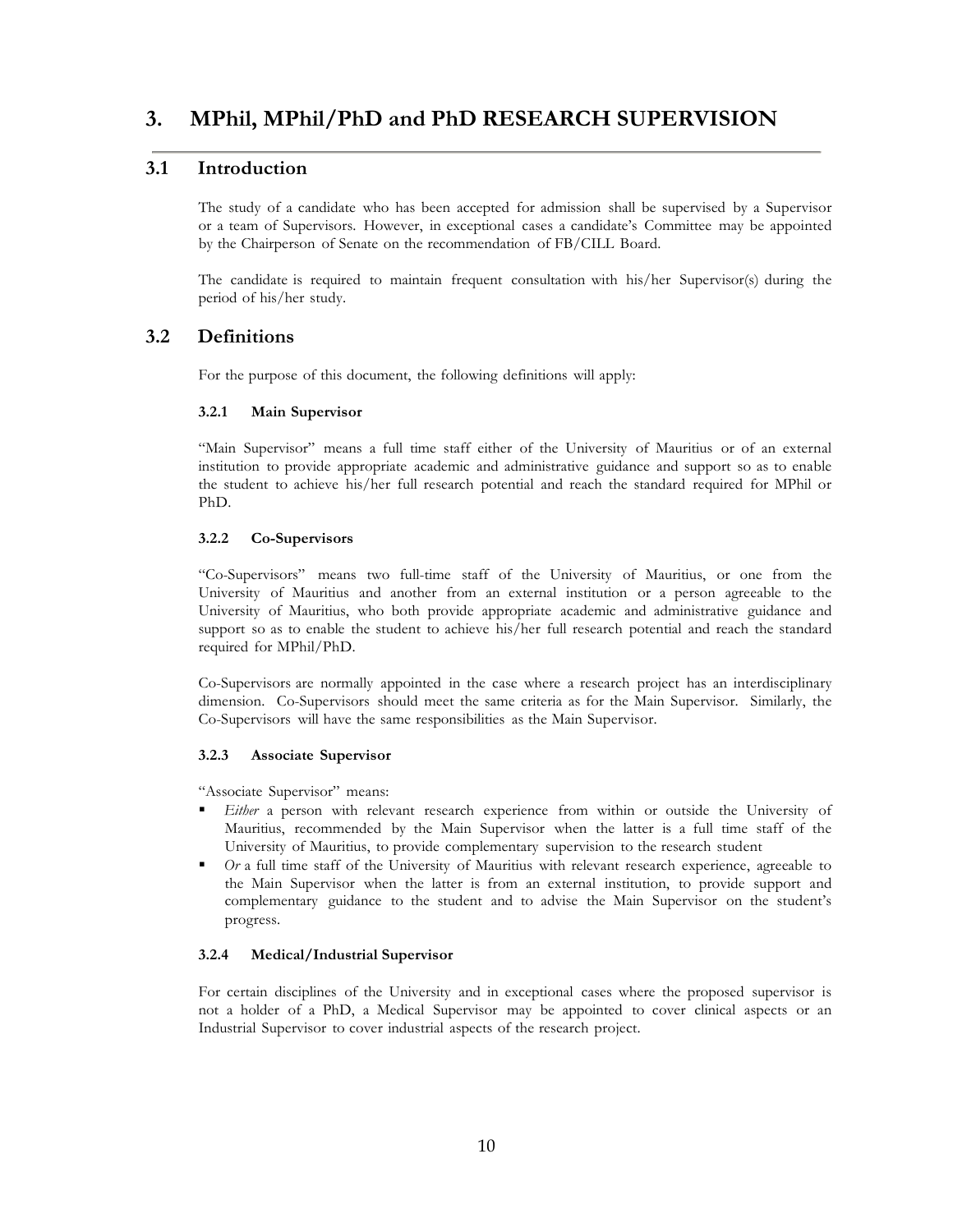## **3.3 Supervision**

The onus is normally on the student to identify his/her potential supervisor(s). For students who are not staff of the University, the supervisor(s) must normally be from the University.

When the Main Supervisor is from an external institution, the Associate Supervisor must normally be from the University of Mauritius.

When the Main Supervisor is absent for an extended period, the Associate Supervisor will take up his/her administrative duties. When the local Supervisor(s) is(are) absent, the Dean of Faculty/Director of Centre will act as Administrative Supervisor.

When the Main Supervisor is an expatriate working at the UoM on a contractual basis, in the event that the contract of the Main Supervisor comes to term, an Associate Supervisor normally from the UoM will be appointed within six months of the expiry of the Main Supervisor's contract unless the latter agrees to continue with the supervision.

In exceptional circumstances, the Chairperson of Senate can appoint, upon the recommendation of the Faculty/CILL, a candidate's Committee comprising of not less than three members, for the supervision of a candidate. Members of the Candidate's Committee should be senior academic staff with experience in supervision at MPhil/PhD level and with expertise closely related/related to the field of study.

## **3.4 Criteria for Supervision**

The Supervisor (whether Main, Co-Supervisor or Associate Supervisor) should meet one of the following criteria:

- (i) An academic staff or researcher with a PhD Degree and with at least two years of post PhD research experience and publications in the proposed field of study. However, an academic staff with 2 years post-PhD experience will be eligible to supervise a maximum number of 3 students.
- (ii) An academic staff or researcher without PhD who is at least at Associate Professor level and who has extensive research experience as evidenced by publications in recognised international journals in the proposed field of study.
- (iii) However, an academic staff or researcher holding a PhD but with less than 2 years post-PhD research experience will be eligible to act as Associate Supervisor only.

Note: For a Medical/Industrial Supervisor who is not an academic staff and who is neither the holder of a PhD Degree or its equivalent from an approved University nor has had appropriate experience of supervision at doctoral level, a CV together with letters of recommendation or references of the proposed supervisor shall be submitted at the time of the student's application, for consideration by the Faculty Research Committee to show evidence of required expertise in the relevant field for the supervisor to carry out the duties adequately.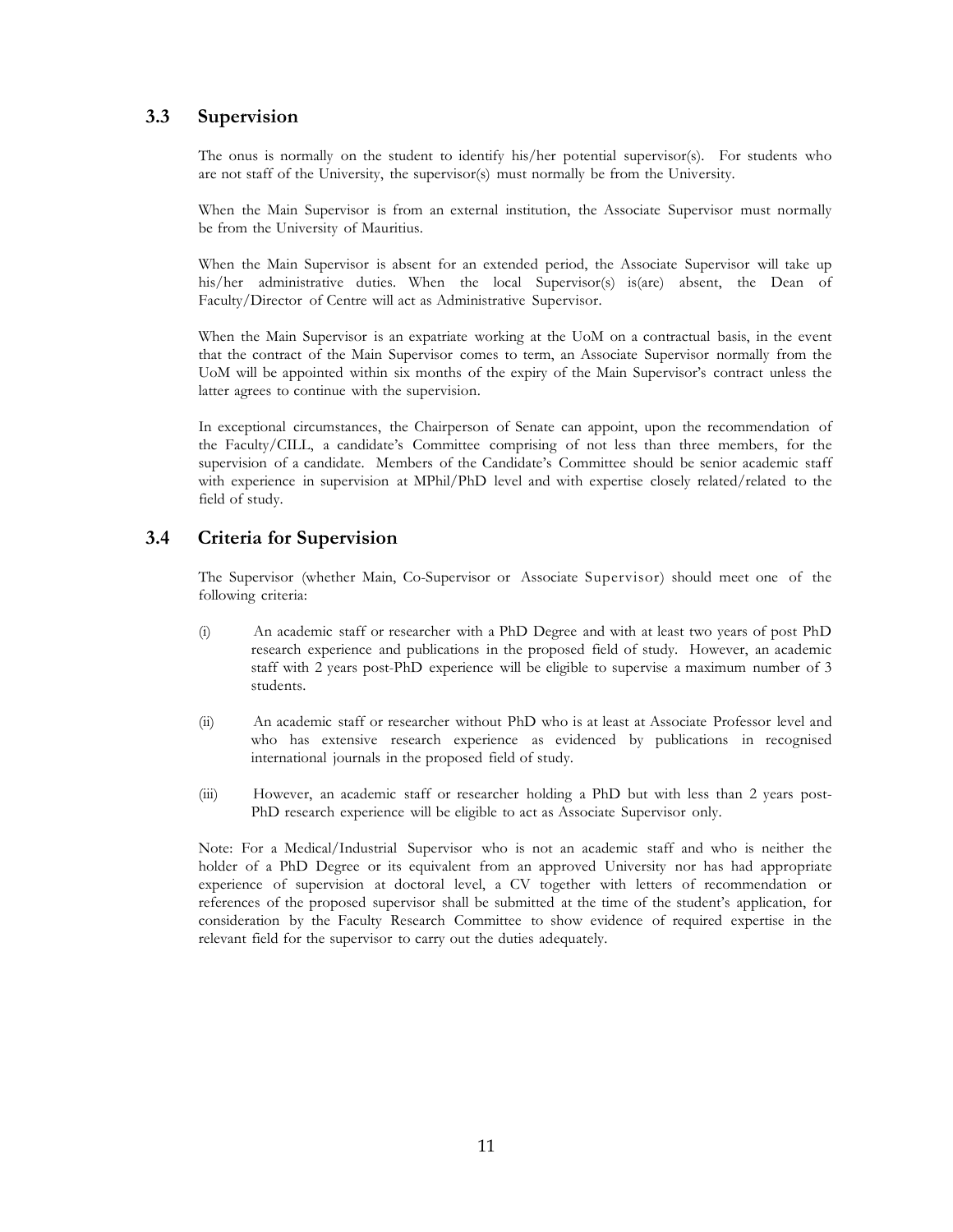## **3.5 Role s and Responsibilities of the Supervisors**

#### **3.5.1 Expertise of Supervisor**

- (i) The supervisor should possess recognised subject expertise, skills and experience to monitor, support and direct research students' work.
- (ii) The supervisor should ensure that the topic is feasible, given the candidate's abilities and the available resources.
- (iii) The supervisor should clearly state at the very outset the field of the research work.
- (iv) The particular role and responsibilities of an Associate Supervisor should be spelt out before the research work starts.

### **3.5.2 Provision of Structure**

- (i) Provide a clear picture to the students of the supervisor's research to avoid any ambiguity between supervisor's and student's work.
- (ii) Provide clear direction for the requirements each student must meet.
- (iii) Discuss with graduate students about research program plan and research methodology and ethics (research rigour, theoretical and experimental aspects of the research, expected standard of the research output and professional integrity).
- (iv) Ensure that students stay abreast of the literature and cutting-edge ideas in the field.
- (v) Supervisors need to closely monitor experimental work, keep a watch on results obtained and allocate sufficient time and effort in discussion of the interpretation of the results.
- $(v_i)$ Help students to develop professional skills in writing reports, papers, and grant proposals.
- (vii) Ensure that students participate actively in seminars and colloquia at the University or at national level.
- (viii) Establish professional networks and making use of professional contacts for the benefit of students.
- $(ix)$ Ensure that time lines are set and strictly observed. Students should be requested to submit written work and the supervisor has to provide feedback and constructive criticism within a reasonable time. At the thesis writing stage, supervisors should ensure that individual chapters or parts of chapters are submitted for correction instead of the whole thesis.

### **3.5.3 Respect of University Policies**

- (i) Ensure that the student fully understands the University Regulations and procedures for research degrees, and other relevant codes, policies, procedures and regulations of the University (health and safety, IPR) and ensure compliance;
- (ii) Ensure that all the University's procedures relating to the approval of the various stages of registration to completion of the programme are followed.

### **3.5.4 Development of Good Relationship and Creation of a Conducive Environment**

- (i) Develop good working relationships with students that stimulate their creativity
- (ii) Provide regular feedback on the progress of students toward degree completion, including constructive criticism if the progress does not meet expectations.
- (iii) Acknowledge student contributions in research presented at conferences, in professional publications, or in applications for copyrights and patents.
- (iv) Facilitate career development, including advising students on the preparation of application materials for appropriate fellowship, scholarship, and other relevant opportunities.
- (v) Write letters of reference for appropriate fellowship, scholarship, award, and job opportunities.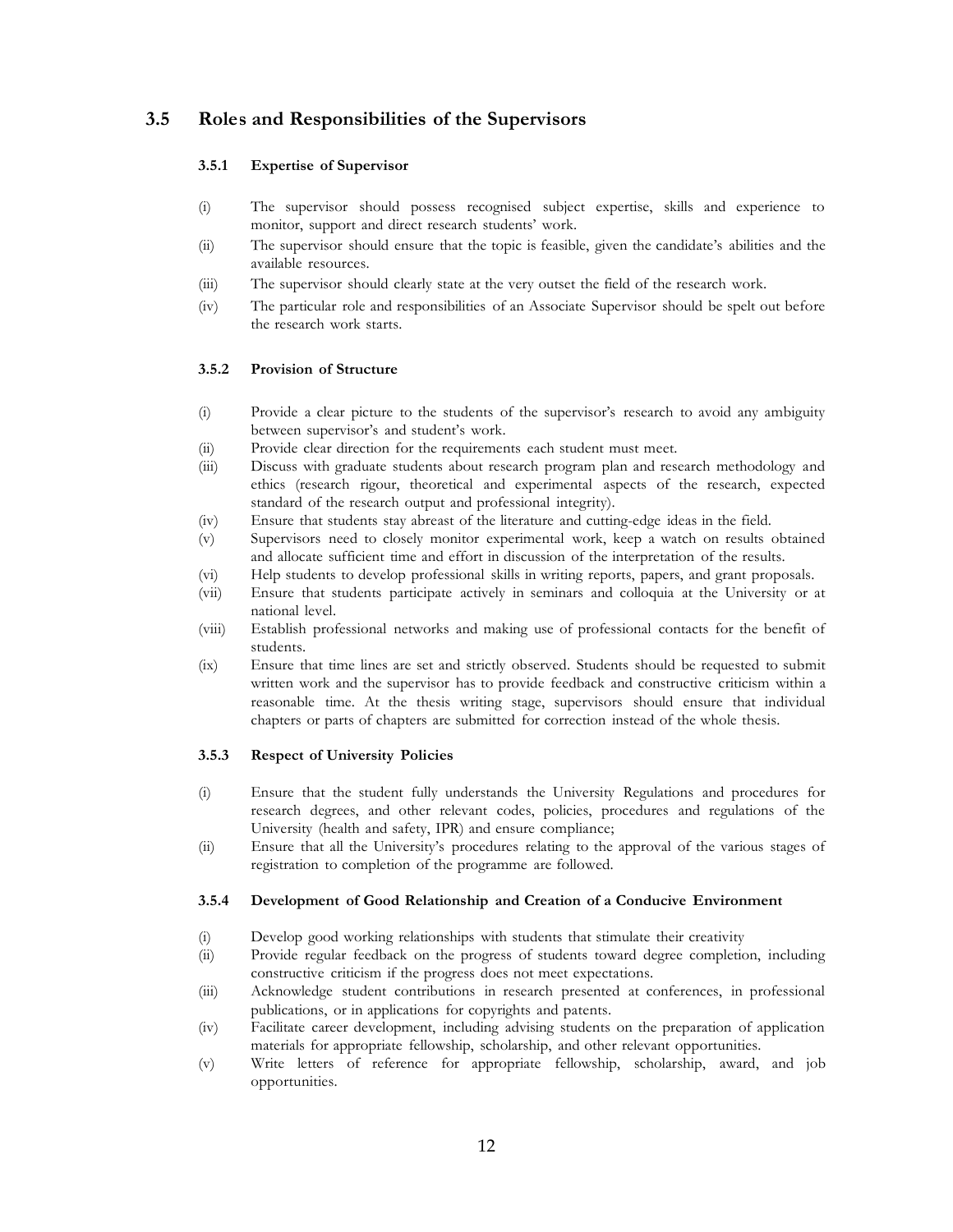(vi) In case students face personal problems, supervisors should try as far as possible to assist them to avoid eventual drop-outs.

### **3.5.5 Time Allocation**

Time allocation will depend on the stage of the research reached (eg. there will probably need to be more intensive supervision in the initial planning stage and at the writing-up stage). Also, the nature of the supervision (face-to-face meetings, contact via email/fax/telephone, and reading of submitted material) will have a bearing.

*A minimum time allocation of:*

- (i) *90 hours supervision per year for a full-time research student and*
- (ii) *45 hours per year for a part-time student should be observed.*

### **3.5.6 Joint Supervision Between Different Departments/Faculties**

Due to the inter-disciplinary nature of some research programmes, it is often necessary to create supervisory teams consisting of academics from different Depts./Faculties across the University. In such cases, supervision as a 'team-based' approach should be encouraged and the student should meet with the team as a whole, rather than to focus on individual supervisors. This ensures that the project retains its inter-disciplinarity and that one subject is not trying to dominate another.

## **3.6 Academic Staff Development Scheme**

The Academic Staff Development Scheme provides funding to academic staff members who are registered for an MPhil/MPhil/PhD/PhD programme to go for short attachments abroad to carry out further research.

## **3.7 Responsibilities of the Student**

- Agree with the designated Supervisor(s) on research topic and proposal;
- Work diligently with the ultimate goal of successful completion of the research project within the prescribed period;
- Be able to work independently;
- Be innovative in the research project as it progresses;
- Be familiar with the procedures, rules and regulations governing registration, progress, transfer from MPhil to PhD (wherever applicable), examination and intellectual property rights;
- Be familiar with the University health and safety regulations;
- Attend lectures, seminars and any training programmes on the advice of the Supervisor(s);
- Agree with the Supervisor(s) on a schedule of meetings and seek to meet the Supervisor(s) for assistance between formal meetings whenever necessary. Prepare all materials in a legible format for discussion during meetings, take notes including items for action and submit a copy to the Supervisor(s);
- Inform the Supervisor(s) promptly of any problems which may be hindering progress;
- Prepare and submit progress reports as and when required;
- Decide when to submit thesis, taking into consideration the advice of Supervisor(s);
- Report to the Dean of Faculty /Director of Centre any item of disagreement or conflict with the Supervisor(s);
- Act in accordance with ethical principles appropriate to the discipline/area.